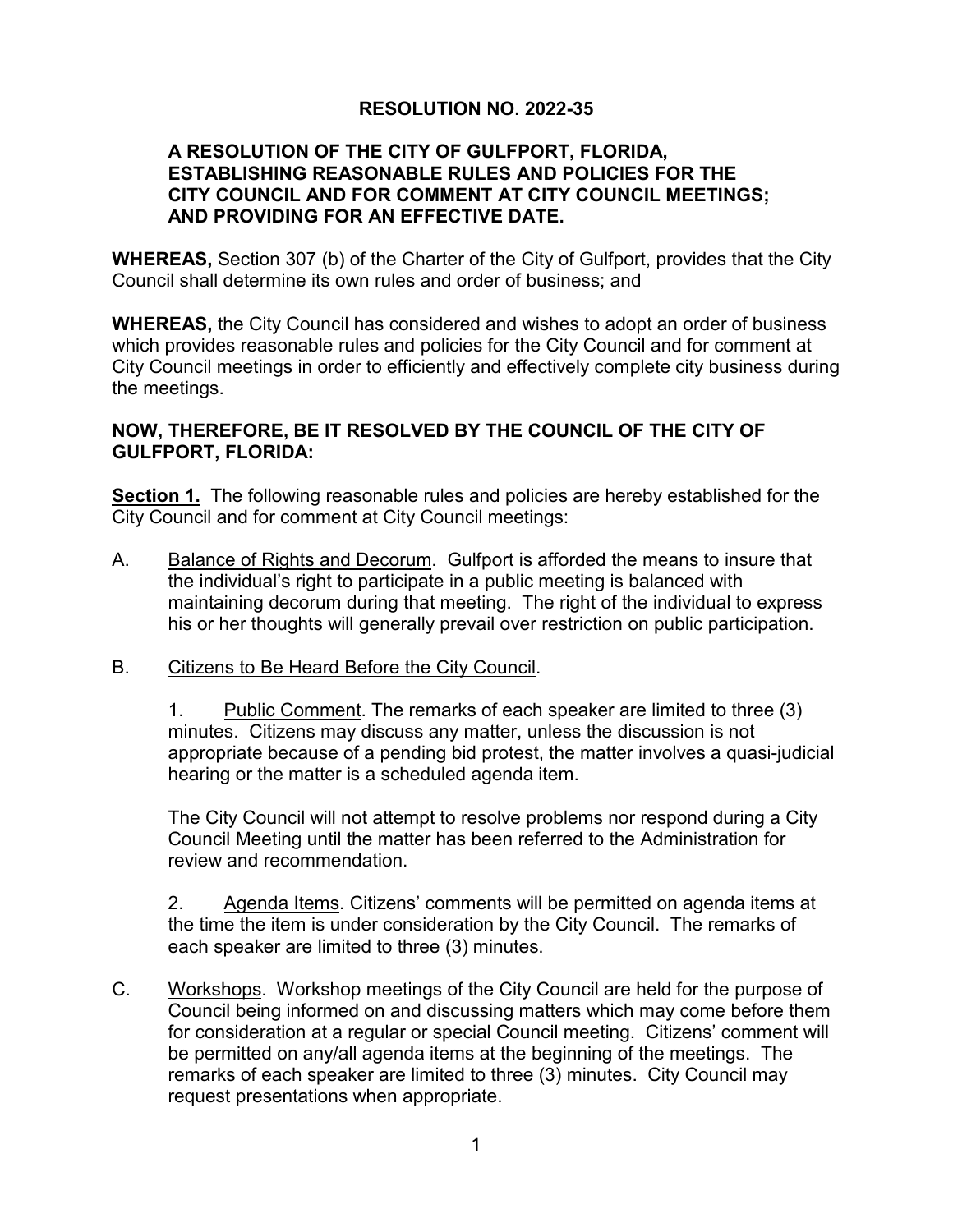## D. Addressing the City Council.

1. Once recognized by the Mayor/Chair, each person addressing the City Council shall approach the speaker's microphone/podium and shall give the following information in an audible tone of voice for the minutes;

- a. Name and whether they reside within the city, a different city (which city) or within an unincorporated area.
- b. If requested by the Mayor/Chair, the person may be required to state whether the person speaks for a group of persons or a third party, if the person represents an organization, whether the view expressed by the person represents an established policy or position approved by the organization and whether the person is being compensated by the organization.
- 2. All remarks shall be addressed to the City Council as a body and not to any member thereof. No personal attacks shall be tolerated.
- 3. Each person is limited to speak once during public comment and once on each agenda item.
- 4. Speakers should make their comments concise and to the point, and present any data or evidence they wish the City Council to consider. Comments shall be limited to three (3) minutes.
- 5. Written communications provided to the City Council shall be retained in accordance with the Florida Records Retention Guidelines by the City Clerk.
- 6. The City Clerk shall indicate by a bell, buzzer or voice when the allotted three (3) minutes time period has expired.
- E. Signs, Placards, Banners. For public safety purposes, no signs or placards mounted on sticks, posts, poles or similar structures shall be allowed in the Council Chambers. Other signs, placards, banners, shall not disrupt meetings or interfere with others' visual rights.
- F. Overhead/Visual Displays. The presenting of information through the City's audio/visual equipment is an allowable use by City Staff, by applicants during Site Plan Review and quasi-judicial proceedings or other applicable situations subject to City Council authorization. Persons making a scheduled presentation before the City Council who intend to present information through the City's audio/visual equipment shall coordinate with the City Manager before the close of business the day prior to the meeting.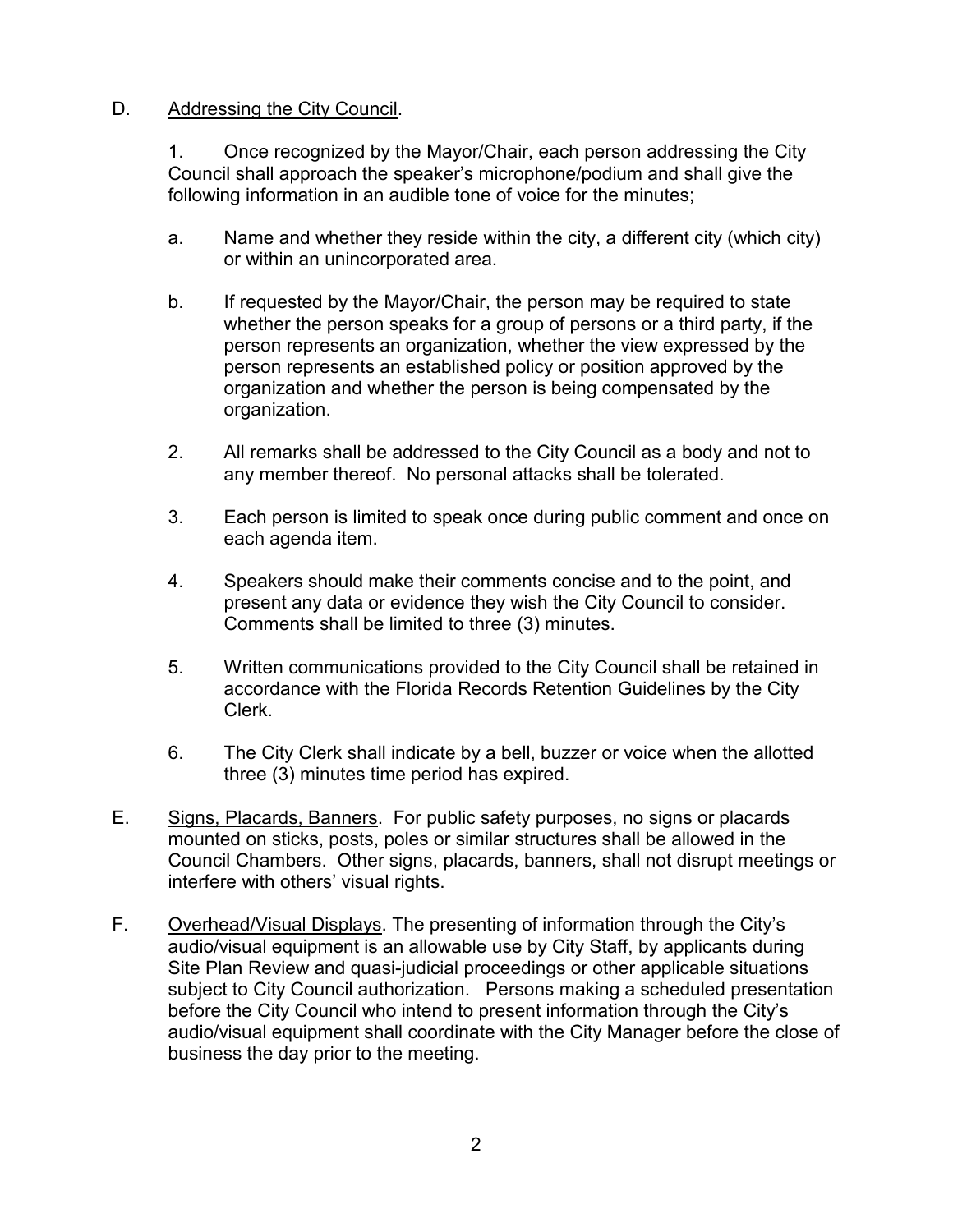G. Decorum - City Council. While the Council is in session, the members thereof shall preserve order and decorum and shall not, by conversation or otherwise, delay or interrupt the proceedings nor the peace of the Council and shall obey all orders of the Council or its Mayor/Chair, except as otherwise provided. The Mayor/Chair shall preserve strict order and decorum at all meetings.

Every Councilmember desiring to speak shall address the Mayor/Chair and, upon recognition by the Mayor/Chair, shall confine them self to the question under debate and shall avoid all personalities and inappropriate language.

Generally, a Councilmember having an administrative inquiry shall address his/her question to the City Manager, who may answer or designate a member of the City Staff to answer.

A Councilmember once recognized, shall not be interrupted while speaking unless called to order by the Mayor/Chair, and unless a point of order is raised by another member or unless the speaker chooses to yield to questions from another member. All members of the Council shall demonstrate the utmost courtesy to each other, to City employees, and to public members appearing before the Council and shall refrain at all times from rude and derogatory remarks, reflections as to integrity, abusive comments, and statements as to motives and personalities. Councilmembers shall confine their remarks to the issues before the Council.

Cellular telephones and audible pagers shall be silenced and/or turned off while the City Council meeting is in order. Text messaging shall not be permitted.

- H. Decorum Public. The Mayor/Chair shall preserve decorum and order and decide all questions of order subject to City Council appeal.
	- 1. The public shall be respectful of others' opinions, and refrain from making personal attacks. Any person who becomes disorderly or who fails to confine remarks to the identified subject or business at hand shall be cautioned by the Mayor/Chair and given the opportunity to conclude remarks on the subject in a decorous manner and with the designated time limit. Any person failing to comply as cautioned may be barred from making any additional comments during the meeting by the Mayor/Chair, unless permission to continue or again address the City Council is granted by the majority of the City Councilmembers present.
	- 2. If the Mayor/Chair or the City Council declares an individual out of order, he or she may be requested to relinquish the podium. If the person does not do so, he or she may be subject to removal from the Council Chambers or other meeting room.
	- 3. Clapping, applauding, heckling or verbal outburst in support or opposition to a speaker or his or her remarks shall be discouraged.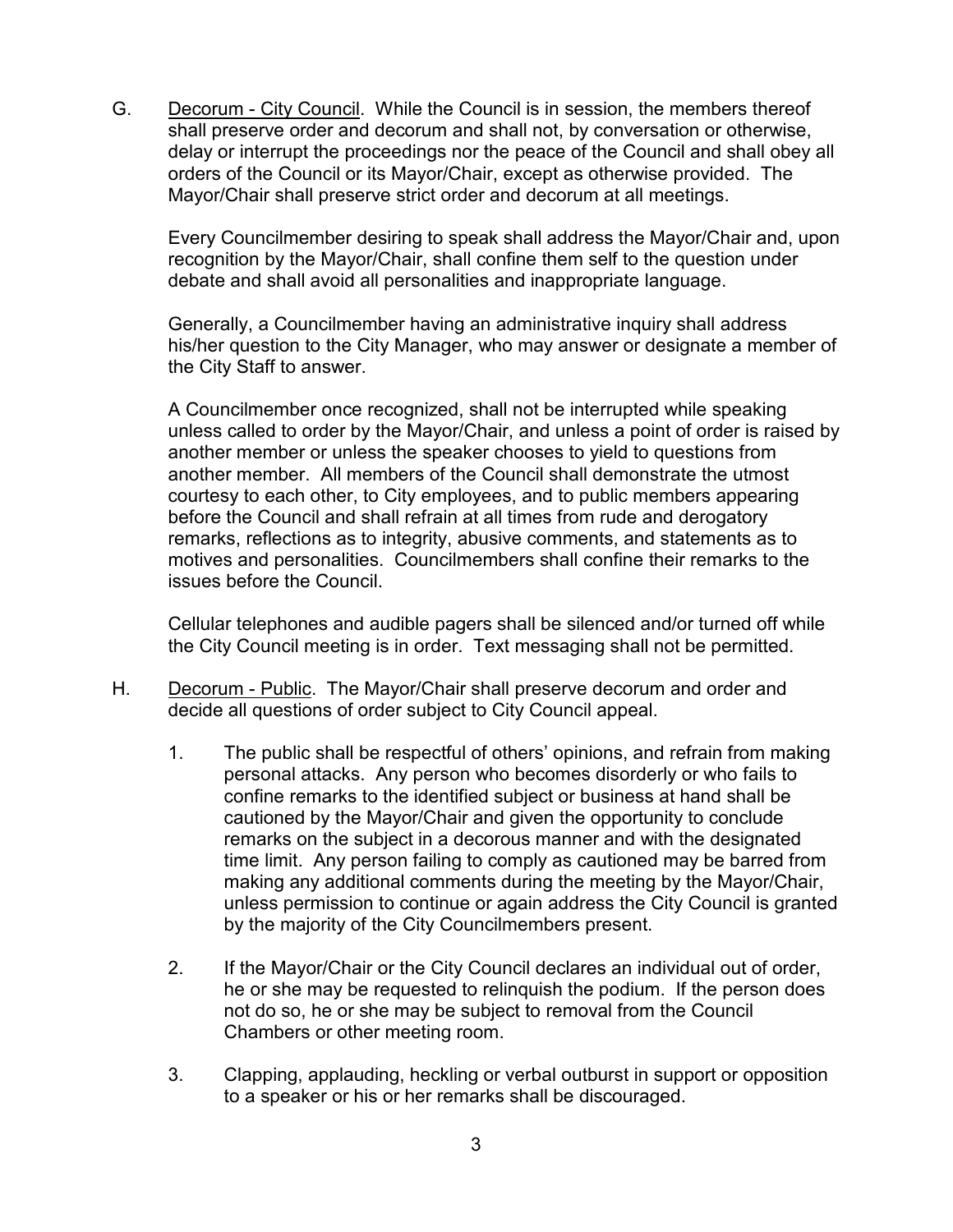- 4. Cellular telephones and audible pagers shall be silenced and/or turned off while the City Council meeting is in order.
- 5. Persons exiting the Council Chambers shall do so quietly.
- I. Order of Business. The business of each regular City Council Meeting shall be transacted in the following order unless the City Council suspends the rules and changes the order by consensus and/or majority vote of the members present:
	- 1. Call to Order.
	- 2. Invocation, followed by the Pledge of Allegiance.
	- 3. Roll Call.
	- 4. Presentations.
	- 5. Public Comment. (Limit to 3 minutes on non-agenda and/or consent items)
	- 6. Reports of City Manager.
	- 7. Report of City Attorney.
	- 8. Report of City Clerk.
	- 9. Consent Agenda.
	- 10. Ordinances.<br>11. Resolutions.
	- Resolutions.
	- 12. Action Items.
	- 13. Council Comments/Informational Reports.

This portion of the agenda is for each member of the City Council, should they elect to, to provide brief reports on any intergovernmental agency meetings, conferences, community meetings, meetings of other legislative bodies, or other events of interest to the community that they attended or will be attending.

It also provides an opportunity for City Council to provide guidance and direction to the City Manager concerning items to be included on future agendas, in accordance with Section J (2), and information to be provided to City Council in response to questions raised during public comment.

Under this portion of the agenda, the City Council may take a consensus to request the City Manager to provide information, perform studies or undertake other action. If the requested action is routine in nature, the City Manager will direct Staff to proceed. However, if the request cannot be accomplished within the approved budget or City Council priorities or it if will involve substantial Staff resources, the City Manager will report to the City Council at a subsequent Council meeting and request further direction.

Members of the City Council shall limit their comments to five (5) minutes. These limitations may be waived or suspended for a time certain by a consensus of the City Council

14. Adjournment.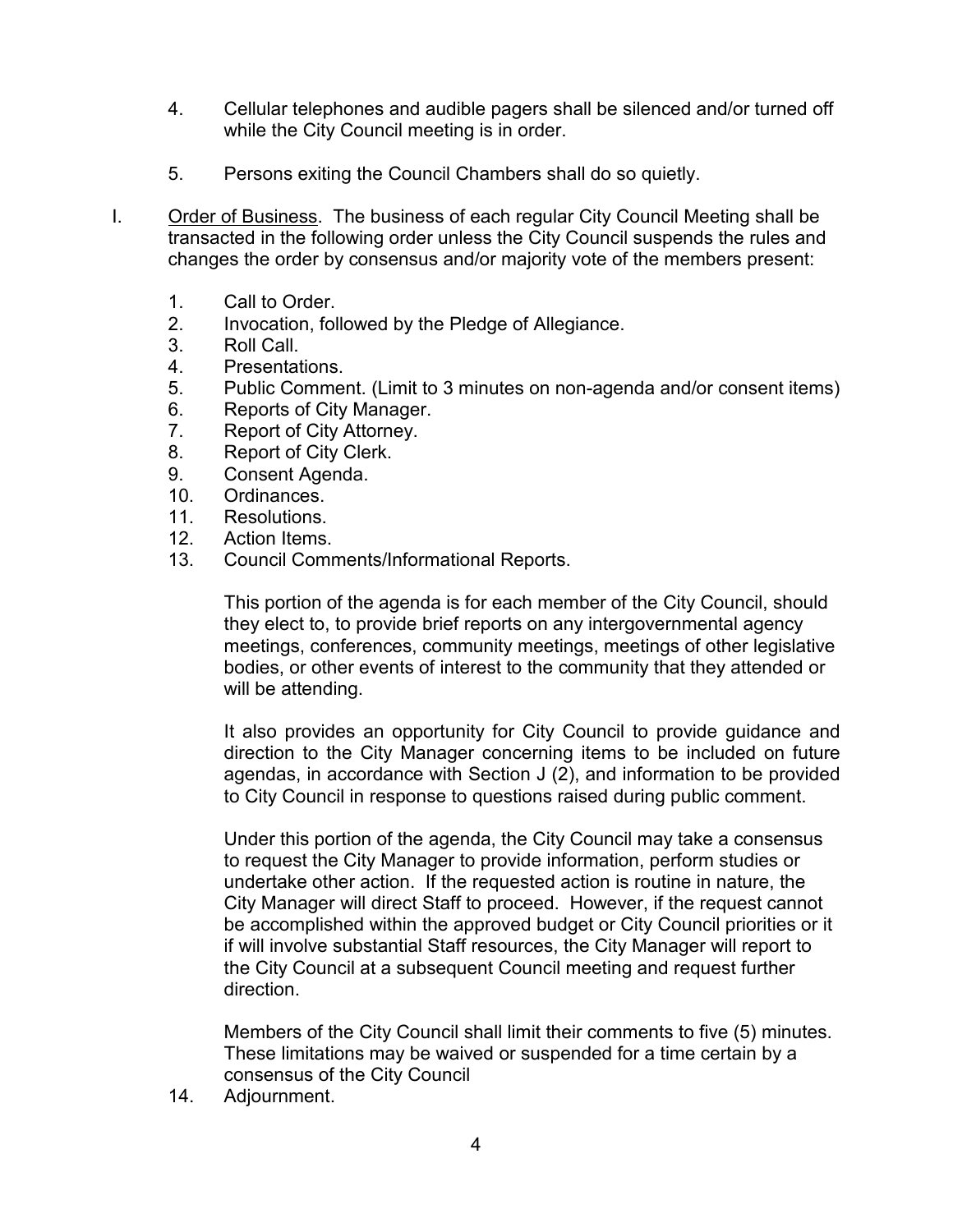## J. Agenda Setting.

- 1. The City Manager will place administrative or ministerial items on the agenda with the City Clerk. The Mayor will have the ability to review the agenda for clarity and placement, but the Mayor's action will not provide administrative duties.
- 2. A member of the City Council who would like to have specific items placed on the agenda will need to clearly state the issue and if the item is to be a discussion or action item. A Councilmember will need to receive a consensus from fellow Councilmembers to place an item on for a future agenda. Items requested for placement on a future agenda must be made during the Council Comments/Informational Reports section of the Council Meeting Agenda.
- 3. During the placement of items on the agenda, the City Manager will make the determination for items to be placed on the Consent Agenda. Consent items shall include the minutes, items dealing with the appointment and resignation to boards and committees and items related to the acquisition of goods and services which have already been included in the adopted budget. Variance from this will be in situations that require adoption as required by existing resolutions or ordinances, other government agencies or the City's purchasing guidelines.

All administrative matters or acts concerning Charter Officials or other items as determined by a majority of Council shall not be placed on the Consent Agenda.

Any item placed on the agenda as a consent item may be removed by a motion, second, and majority vote of the City Council. Items removed from Consent will be considered prior to New Business.

- 4. Items discussed during City Council Workshop Meetings will require a consensus of the majority of the City Council to bring the item forward for placement on a subsequent City Council Meeting Agenda. Substantive decisions shall not be made at workshops.
- K. Procedure for City Council actions on the adoption of Ordinances and approval of Resolutions not on the consent agenda, and consideration of agenda items. The City Council shall follow the following process:
	- 1. The Mayor/Chair shall direct the City Clerk to read the Ordinance or Resolution by title unless otherwise provided by law.
	- 2. Comments from the City Manager and/or City staff members.
	- 3. City Council questions to staff.
	- 4. Consideration of a motion to adopt, reject or defer the agenda item.
	- 5. Second on the motion.
	- 6. Council debate.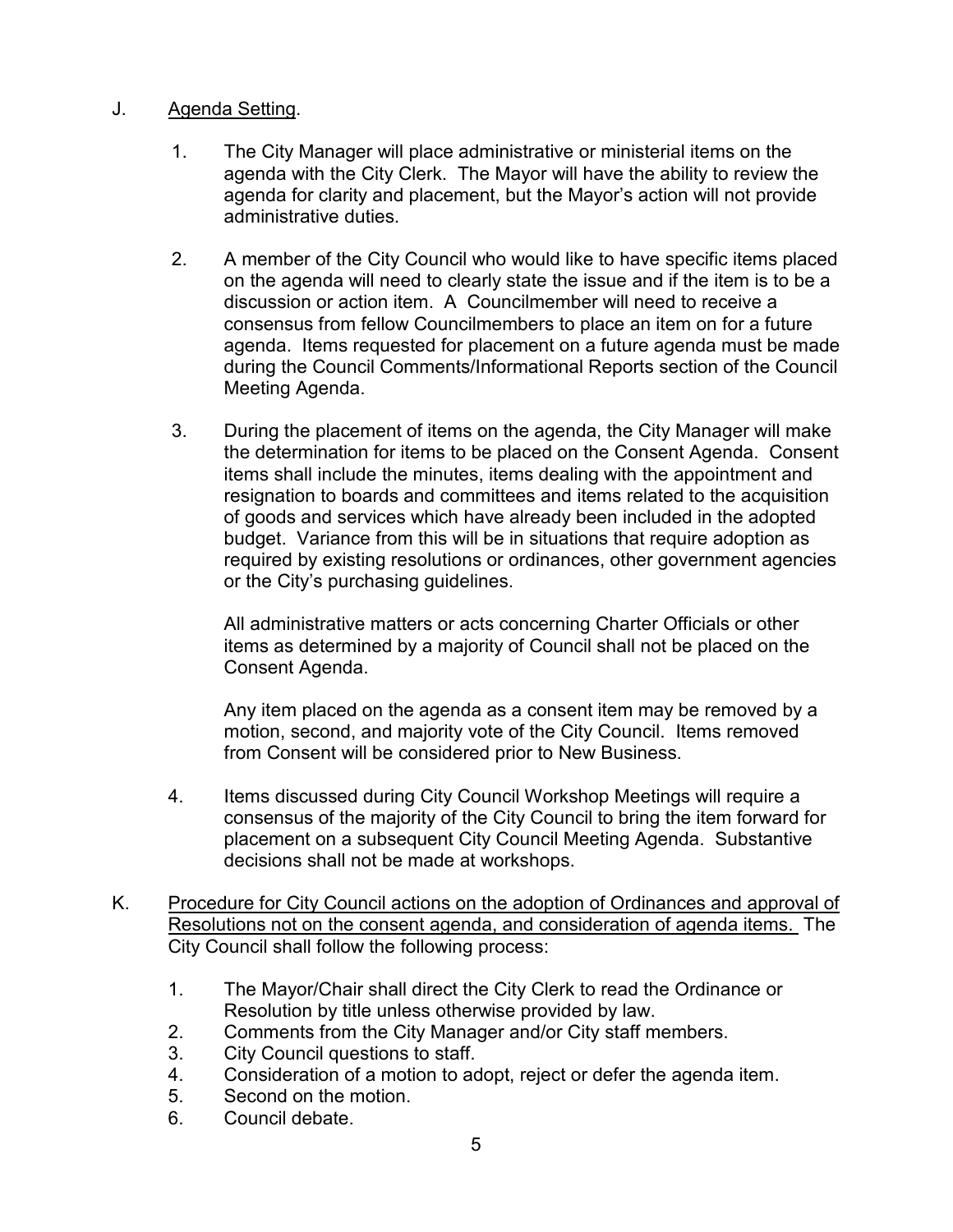- 7. Open public hearing and/or public comment.
- 8. Close public hearing and/or public comment.
- 9. Roll call vote.
- L. Procedure for Ex-Parte Communications concerning Quasi-Judicial matters. Any person not otherwise prohibited by statute, charter, provision or ordinance may discuss with any public official, the merits of any matter on which action may be taken by the City Council. Such communication shall not raise any presumption of prejudice provided the following process of disclosure occurs:
	- 1. The subject and substance of any ex-parte communication with a member of the City Council relating to a quasi-judicial action pending before them, as well as the identity of the person, group or entity with whom the communication took place, is disclosed and made a part of the record before final action is taken on the matter.
	- 2. A member of the City Council may read a written communication from a person relating to a quasi-judicial action pending before them; however, such communication shall be made a part of the record before final action is taken on the matter.
	- 3. A member of the City Council may conduct investigations, make site visits and receive expert opinions regarding a quasi-judicial action pending before them, provided that such activities and the existence of such investigation, site visit, or expert opinions are made a part of the record before final action is taken on the matter.
- M. Procedure for Public Hearings on Quasi-Judicial matters. The City Council shall follow the following process:
	- 1. Mayor/Chair explanation of hearing process.
	- 2. Swearing in of individuals wishing to speak.<br>3. Staff presentation 10 minutes max.
	- Staff presentation 10 minutes max.
	- 4. Applicant presentation 10 minutes max.
	- 5. City Council Disclosure Ex-Parte Communications.
	- 6. Proponents:

Designated representative – 10 minutes max. Individuals – 3 minutes max.

7. Opponents:

Designated representatives – 10 minutes max. Individuals – 3 minutes max.

- 8. Other citizen comments 3 minutes max.
- 9. Rebuttal by Applicant 5 minutes max.
- 10. Staff Response 5 minutes max.<br>11. City Council questions.
- City Council questions.
- 12. Close public hearing.
- 13. City Council action.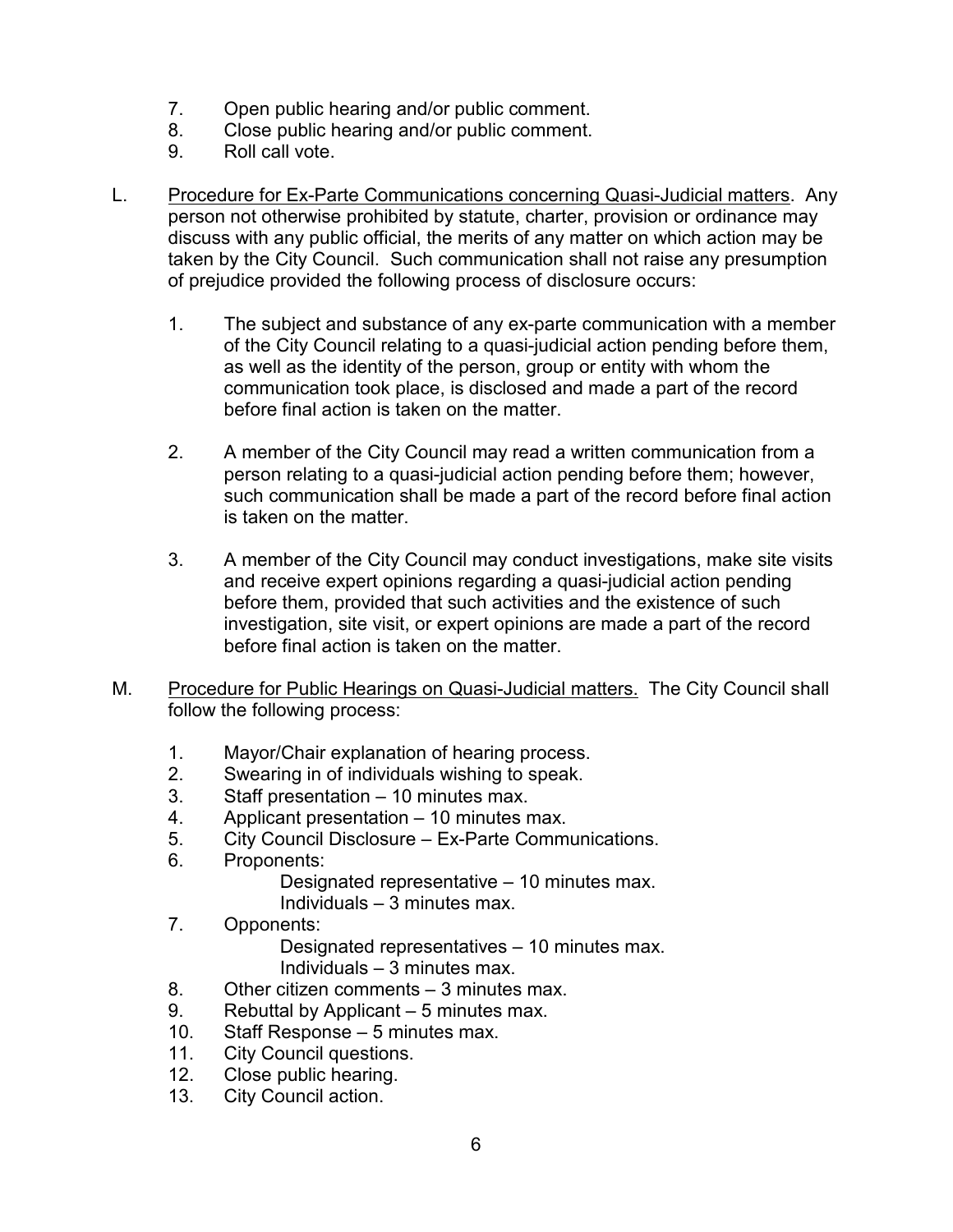## N. Other:

- 1. A member of the City Council may convene a public forum that employs any City resources (including public meeting space and staff attendance) on a quarterly basis; once each quarter. If the public forum is on a specific subject/issue that affects the City, citywide; the Councilmember will need to receive a consensus from the City Council to hold the forum and to determine the forums time and place. The public forum request must be made during a City Council meeting under the Council Comments /Information Reports section of the Agenda. This provision does not prohibit a member of the City Council from convening an informal public forum to receive feedback from constituents.
- 2. The City's website is a tool that is used for communicating news from the City as a whole. Members of the City Council are provided a page on the City's website to provide to the public a "Welcome" message, their biographical information, their photograph and their City contact information.
- 3. Council Members shall refrain from making statements that promote the election or defeat of a candidate or candidates for public office.
- 4. The City Manager will make every effort to respond in a timely and professional manner to all requests for information or assistance made by individual Council Members.

In order to provide for the equitable distribution of information, the City Manager may provide staff's research or prepared response to all Council Members. Any request made which is deemed by the City Manager to require more than two hours of staff time to do research or prepare a response, will need the support of at least two (2) other Council Members to ensure that staff resources are allocated in accordance with overall Council priorities. Once notified that a request for information or staff support would require more than two hours, the Council Member will need to bring their request before Council at an upcoming meeting under their Council Comments/Informational Reports to gain a consensus. There may be times in which the inquiry prompts the use of City resources to correct or address a situation either in workload or policy creation. In these situations, the City Manager will determine if the dedication of resources falls within normal, routine operations and thus will be completed or if it extends beyond normal, routine operations and should be placed on an upcoming Council agenda.

**Section 2.** The rules and policies adopted herein shall be effective until modified, or repealed by the City Council.

**Section 3.** This resolution shall become effective upon its adoption.